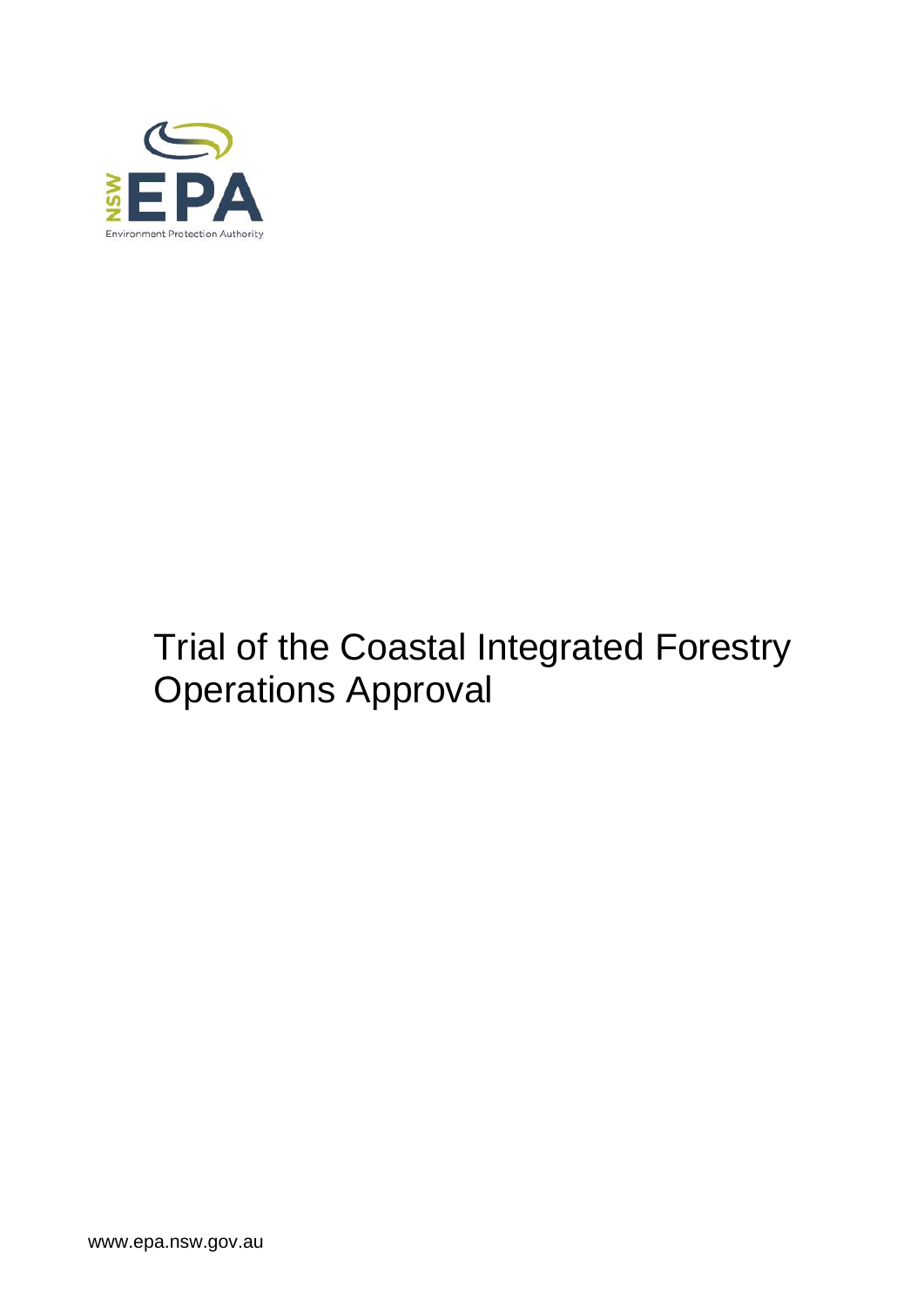#### © State of NSW, Environment Protection Authority

#### **Disclaimer:**

The EPA has compiled this document in good faith, exercising all due care and attention. The EPA does not accept responsibility for any inaccurate or incomplete information supplied by third parties. No representation is made about the accuracy, completeness or suitability of the information in this publication for any particular purpose. The EPA shall not be liable for any damage which may occur to any person or organisation taking action or not on the basis of this publication. Readers should seek appropriate advice about the suitability of the information to their needs.

#### **Published by:**

NSW Environment Protection Authority (EPA) 59 Goulburn Street, Sydney PO Box A290 Sydney South NSW 1232

#### **Report pollution and environmental incidents**

Environment Line: 131 555 (NSW only) or info@environment.nsw.gov.au See also www.epa.nsw.gov.au/pollution

Phone: +61 2 9995 5000 (switchboard) Phone: 131 555 (NSW only - environment information and publication requests) Fax: +61 2 9995 5999 TTY users: phone 133 677, then ask for 131 555 Speak and listen users: phone 1300 555 727, then ask for 131 555

Email: info@environment.nsw.gov.au Website: www.epa.nsw.gov.au

EPA 2015/0319 May 2015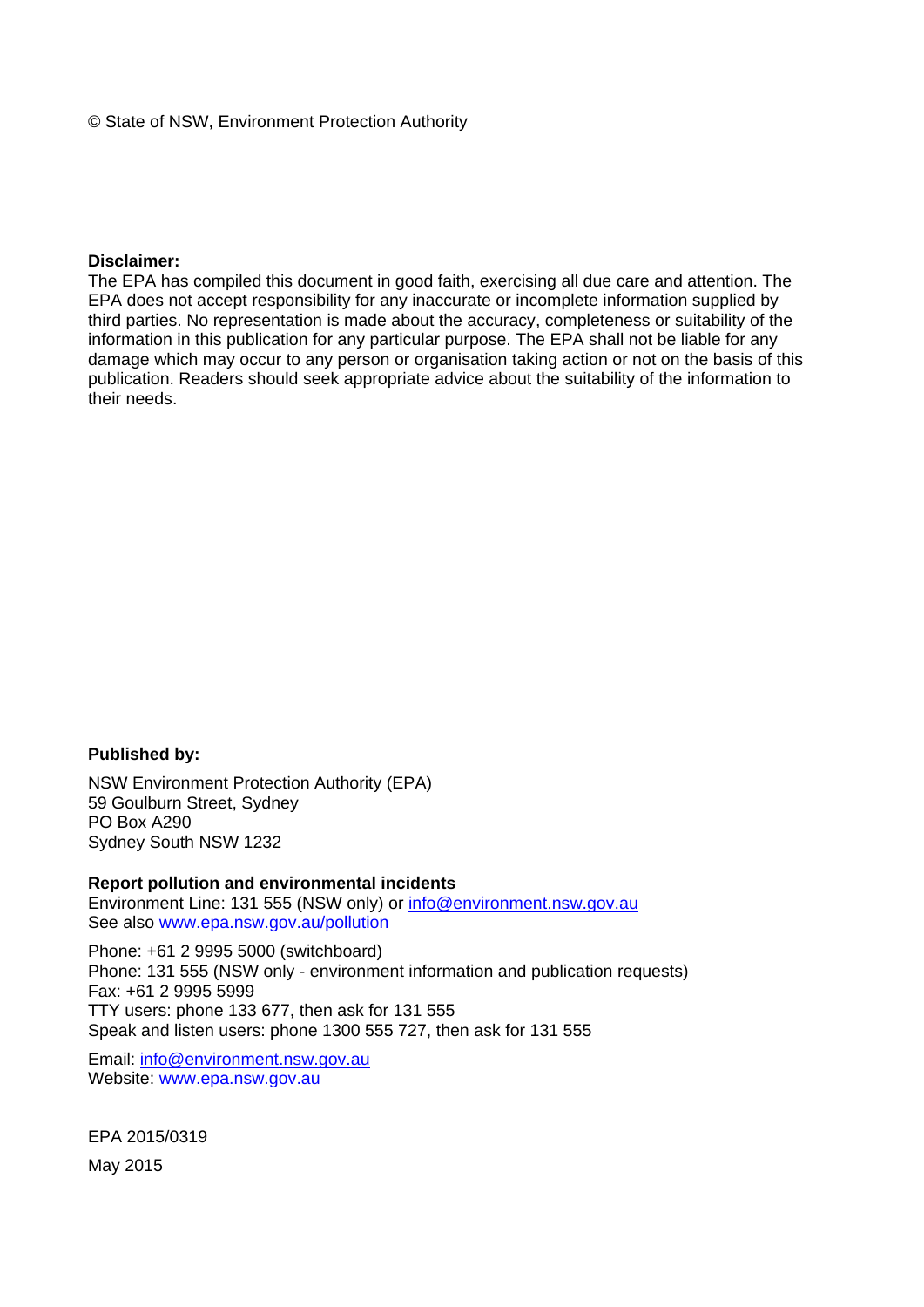## **Trial of the Coastal Integrated Forestry Operations Approval**

| <b>Project Manager:</b>                       |                                                                                                                                                                                                                                                                                                                                                                                                                                                                                                                                                                                                                                          |  |  |  |
|-----------------------------------------------|------------------------------------------------------------------------------------------------------------------------------------------------------------------------------------------------------------------------------------------------------------------------------------------------------------------------------------------------------------------------------------------------------------------------------------------------------------------------------------------------------------------------------------------------------------------------------------------------------------------------------------------|--|--|--|
| <b>Project Sponsor:</b>                       |                                                                                                                                                                                                                                                                                                                                                                                                                                                                                                                                                                                                                                          |  |  |  |
| <b>Background and</b><br>strategic alignment: | The NSW Government has committed to remaking the four Coastal Integrated Forestry Operations<br>Approvals (IFOAs) with following objectives:<br>Reduce costs associated with implementation and compliance<br>1.<br>2.<br>Improve clarity and enforceability.                                                                                                                                                                                                                                                                                                                                                                            |  |  |  |
|                                               | These objectives are to be delivered with no net change to wood supply and no erosion of<br>environmental values.                                                                                                                                                                                                                                                                                                                                                                                                                                                                                                                        |  |  |  |
|                                               | The remake of the IFOAs will recognise innovation in regulatory best practice, incorporate advances<br>in technology and deliver a contemporary regulatory framework that is fit for purpose.                                                                                                                                                                                                                                                                                                                                                                                                                                            |  |  |  |
|                                               | The remake is also being guided by the following key principles:<br>1. Must not affect the commitments made under the Regional Forest Agreements (RFA) and<br>Forestry Agreements (FA)<br>Will not change the Comprehensive, Adequate and Representative (CAR) reserve system<br>2.<br>Will not reduce FCNSW ability to meet high quality wood supply commitments established<br>3.<br>in the NSW Forest agreements<br>Will be outcomes focussed, supported by monitoring and evidence and based on risk-<br>4.<br>management principles<br>Will better protect threatened species and their habitat through a greater emphasis on<br>5. |  |  |  |
|                                               | landscape-based measures<br>Will be a credible and transparent framework.<br>6.                                                                                                                                                                                                                                                                                                                                                                                                                                                                                                                                                          |  |  |  |
|                                               | Negotiation of the multi-scale landscape threatened species licence is progressing. Key settings<br>including landscape time and space limit settings, harvesting intensity and a number of specific<br>landscape provisions are still being negotiated. Negotiations have been complex as these conditions<br>must balance the objectives of delivering existing wood supply whilst not eroding environmental<br>values.                                                                                                                                                                                                                |  |  |  |
|                                               | In September 2014, the proposed threatened species licence, including options for the settings<br>above, were provided to a panel of experts to review. Some members of the expert panel<br>suggested that some of the proposed conditions and options could result in an erosion of<br>environmental values.                                                                                                                                                                                                                                                                                                                            |  |  |  |
|                                               | On this basis the Government has decided to undertake a trial to demonstrate the range of<br>proposed multi-scale landscape settings. The information obtained from the trial will inform<br>negotiation around not yet agreed settings and help ensure the Coastal IFOA delivers against the<br>objectives and key principles of the IFOA remake.                                                                                                                                                                                                                                                                                       |  |  |  |
|                                               | The trial will also allow testing of the wood supply implications of the various tree retention and<br>time and space limits at an operational scale.                                                                                                                                                                                                                                                                                                                                                                                                                                                                                    |  |  |  |
|                                               | The results of the trial will be available for stakeholders to consider as part of stage 3 consultation<br>on a draft Coastal IFOA. A draft Coastal IFOA will be release following the finalisation of the trial and<br>further negotiation of the final outstanding conditions.                                                                                                                                                                                                                                                                                                                                                         |  |  |  |
| <b>Project Description:</b>                   | A trial will be conducted in two parts, a desktop planning assessment and field based exercise, to<br>demonstrate a range of proposed options for multi-scale landscape habitat protection.                                                                                                                                                                                                                                                                                                                                                                                                                                              |  |  |  |
|                                               | The trial is not intended to be a scientific study (these have been utilised in developing potential<br>settings), but rather an opportunity to implement a range of options to help clarify and finalise<br>negotiations around the TSL requirements at the landscape, stand and site scale.                                                                                                                                                                                                                                                                                                                                            |  |  |  |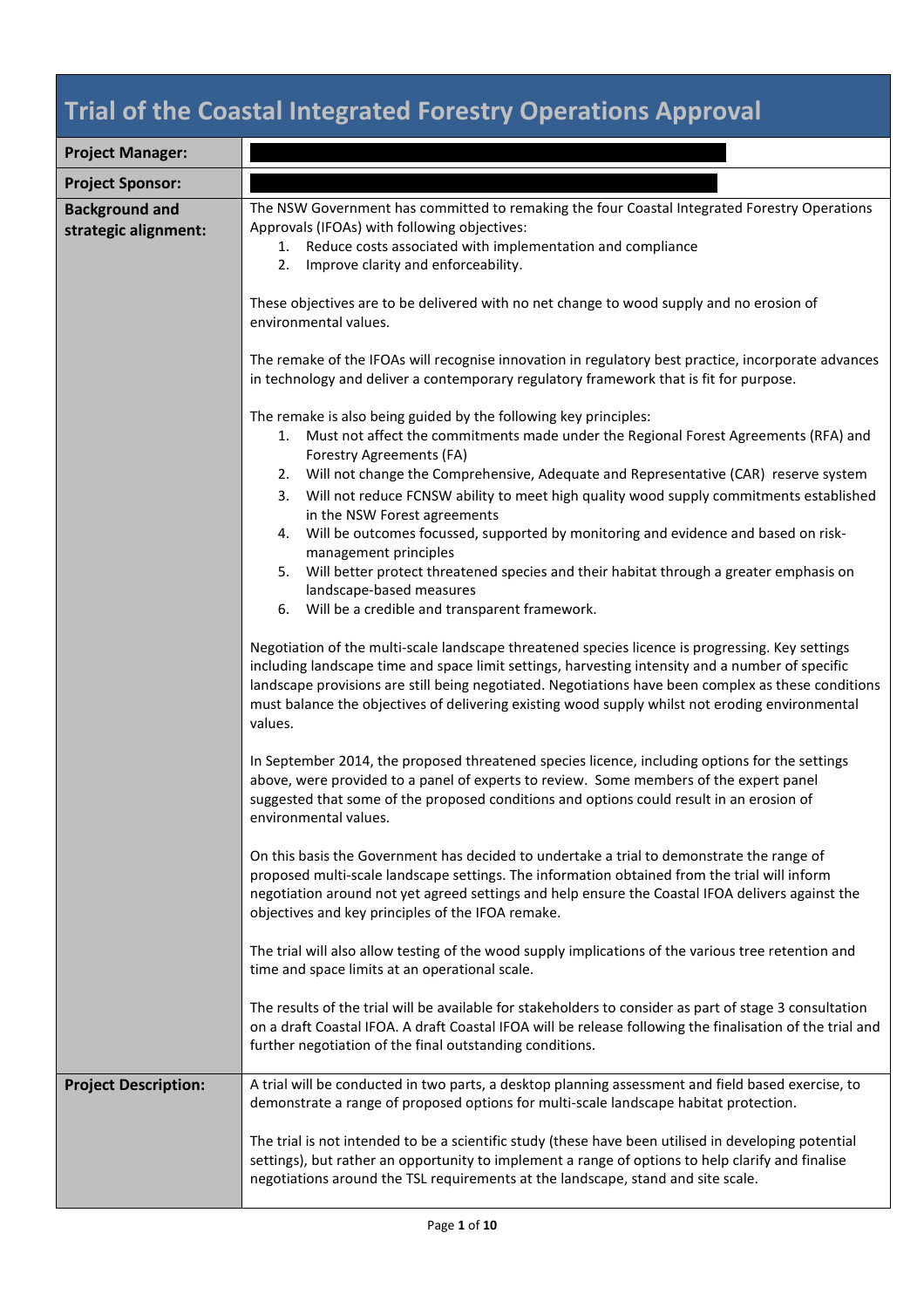|                       | The range of options to be demonstrated through the trial will be benchmarked against the current<br>IFOA requirements. An amendment will be made to the existing Lower North East IFOA to explicitly<br>permit the trial.                                                                                                                                                                                       |                                                                      |  |
|-----------------------|------------------------------------------------------------------------------------------------------------------------------------------------------------------------------------------------------------------------------------------------------------------------------------------------------------------------------------------------------------------------------------------------------------------|----------------------------------------------------------------------|--|
|                       | The document named "IFOA Remake Trial Method" as approved by the Chief Environmental<br>Regulator of the EPA (current from time to time) sets the scope of the specific conditions, options<br>and settings to be applied as part of the trial. The document also details methods for undertaking<br>the trial, analysis of results and stakeholder engagement as agreed by the EPA, FCNSW and DPI<br>Fisheries. |                                                                      |  |
|                       | The desktop and field based harvesting trial will be conducted across a range of forest types and<br>zones within the Lower North East IFOA region within a limited number of locations - see the<br>document "IFOA remake Trial Method" for specific details of the trial sites.                                                                                                                                |                                                                      |  |
|                       | The desktop planning components of the trial are described in the Project Scope - Table 1.<br>The field application components of the trial are described in the Project Scope - Table 2.<br>The trial will also assess the ease of application (in both planning and field stages), enforceability,<br>environmental outcomes, wood supply consequences and operational costs.                                  |                                                                      |  |
|                       |                                                                                                                                                                                                                                                                                                                                                                                                                  |                                                                      |  |
|                       | The trial will be jointly conducted by the EPA and FCNSW and will look to utilise the skills and<br>experience of the Coastal IFOA Remake - Expert Panel and relevant independent experts - in the<br>development and assessment of the process.                                                                                                                                                                 |                                                                      |  |
| <b>Project Scope:</b> |                                                                                                                                                                                                                                                                                                                                                                                                                  |                                                                      |  |
|                       | <b>Table 1: Desktop Components</b>                                                                                                                                                                                                                                                                                                                                                                               |                                                                      |  |
|                       | <b>Conditions</b>                                                                                                                                                                                                                                                                                                                                                                                                | Component to be demonstrated or assessed                             |  |
|                       | Zoning                                                                                                                                                                                                                                                                                                                                                                                                           | Planning and assessment of:<br>٠                                     |  |
|                       |                                                                                                                                                                                                                                                                                                                                                                                                                  |                                                                      |  |
|                       |                                                                                                                                                                                                                                                                                                                                                                                                                  | Regrowth Zone (intensive operations)<br>$\circ$                      |  |
|                       |                                                                                                                                                                                                                                                                                                                                                                                                                  | Regrowth Zone (non-intensive operations)<br>$\circ$                  |  |
|                       |                                                                                                                                                                                                                                                                                                                                                                                                                  | Non-regrowth Zone<br>$\circ$                                         |  |
|                       |                                                                                                                                                                                                                                                                                                                                                                                                                  | Mapping<br>٠                                                         |  |
|                       | Local Landscape Areas                                                                                                                                                                                                                                                                                                                                                                                            | Design of the Local Landscape Areas<br>$\bullet$                     |  |
|                       |                                                                                                                                                                                                                                                                                                                                                                                                                  | Mapping<br>$\bullet$                                                 |  |
|                       |                                                                                                                                                                                                                                                                                                                                                                                                                  | Planning of operations (using current plan of                        |  |
|                       |                                                                                                                                                                                                                                                                                                                                                                                                                  | operations), including:                                              |  |
|                       |                                                                                                                                                                                                                                                                                                                                                                                                                  | Adjacency management<br>$\circ$<br>Available harvest area<br>$\circ$ |  |
|                       |                                                                                                                                                                                                                                                                                                                                                                                                                  | Return times<br>$\circ$                                              |  |
|                       |                                                                                                                                                                                                                                                                                                                                                                                                                  | Maximum coupe size<br>$\circ$                                        |  |
|                       |                                                                                                                                                                                                                                                                                                                                                                                                                  | Management area limits (% / year)<br>$\circ$                         |  |
|                       | Biodiversity exclusion zones                                                                                                                                                                                                                                                                                                                                                                                     | Planning:<br>$\bullet$                                               |  |
|                       | (minimum 20% thresholds)                                                                                                                                                                                                                                                                                                                                                                                         | Design<br>$\circ$                                                    |  |
|                       |                                                                                                                                                                                                                                                                                                                                                                                                                  | Regional threatened species and habitat<br>$\circ$                   |  |
|                       |                                                                                                                                                                                                                                                                                                                                                                                                                  | considerations<br>٠                                                  |  |
|                       |                                                                                                                                                                                                                                                                                                                                                                                                                  | Mapping<br>$\bullet$                                                 |  |
|                       | Landscape exclusion zones<br>(including Rainforest, High                                                                                                                                                                                                                                                                                                                                                         | Planning:<br>Database assessment<br>$\circ$                          |  |
|                       | Conservation Old Growth, Wildlife                                                                                                                                                                                                                                                                                                                                                                                | Design<br>$\circ$                                                    |  |
|                       | Corridors)                                                                                                                                                                                                                                                                                                                                                                                                       | Mapping<br>$\bullet$                                                 |  |
|                       | Landscape Species exclusion zones                                                                                                                                                                                                                                                                                                                                                                                | Planning:<br>$\bullet$                                               |  |
|                       |                                                                                                                                                                                                                                                                                                                                                                                                                  | Database assessment<br>$\circ$                                       |  |
|                       |                                                                                                                                                                                                                                                                                                                                                                                                                  | Design<br>$\circ$                                                    |  |
|                       |                                                                                                                                                                                                                                                                                                                                                                                                                  | Survey planning and design<br>$\bullet$<br>$\bullet$                 |  |
|                       | Koala habitat protection                                                                                                                                                                                                                                                                                                                                                                                         | Mapping<br>Planning<br>$\bullet$                                     |  |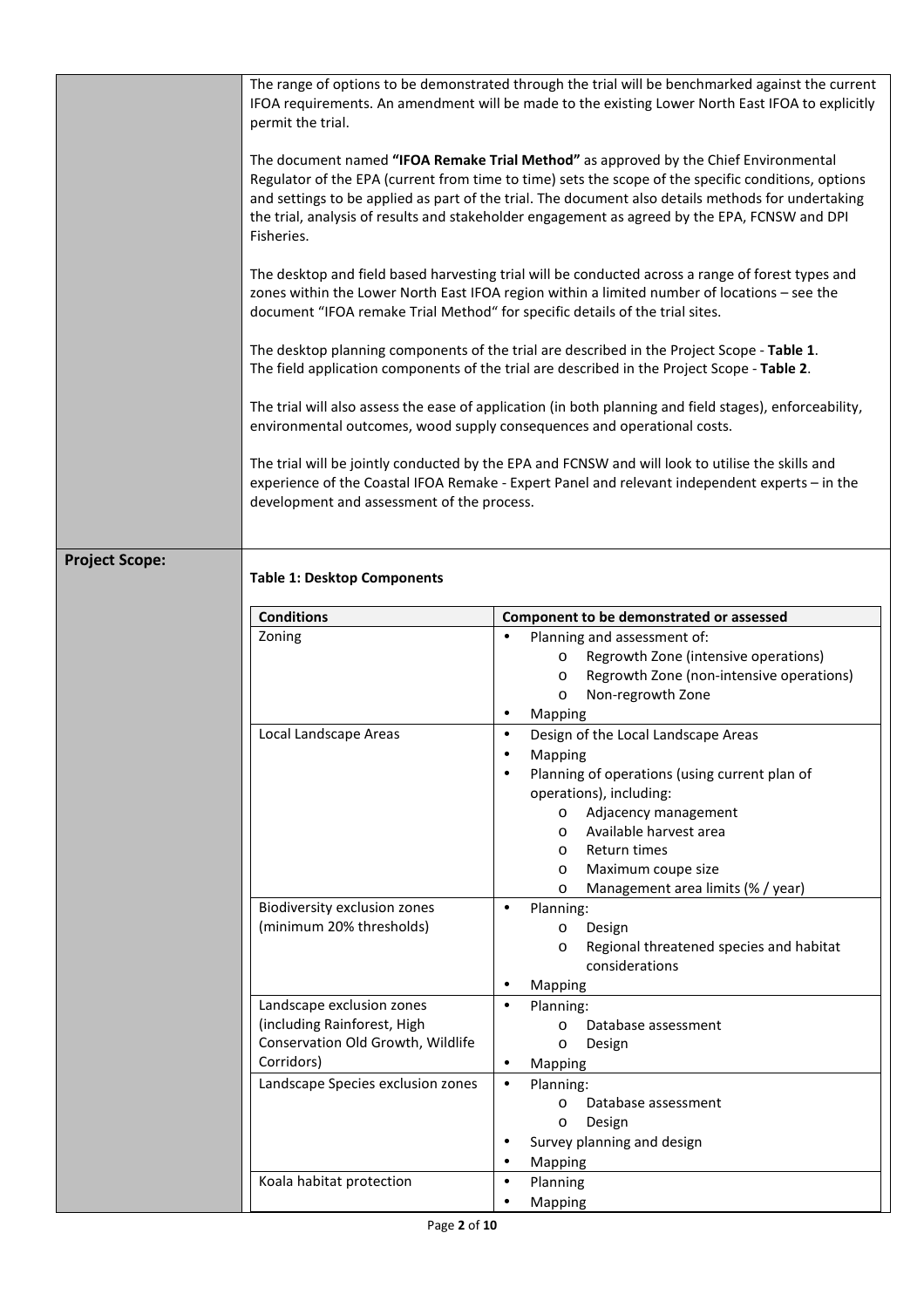|                              | Assessment of triggers for surveys and protection<br>measures                                                                                                                 |  |
|------------------------------|-------------------------------------------------------------------------------------------------------------------------------------------------------------------------------|--|
| Wildlife habitat clumps      | Planning:<br>$\bullet$<br>Design rules - size, rate and placement<br>$\circ$<br>Regional threatened species and habitat<br>$\Omega$<br>considerations<br><b>Mapping</b>       |  |
| Species exclusion zones      | Planning:<br>Database assessment<br>$\Omega$<br>Design<br>$\circ$<br>Survey planning and design<br>Priority species lists<br>C<br><b>Models</b><br>$\Omega$<br><b>Mapping</b> |  |
| Harvest planning and mapping | Development of harvest plans and operational maps<br>$\bullet$<br>for trial operations                                                                                        |  |
| Data management              | Documentation of trial<br>$\bullet$<br>Information and record keeping<br>٠<br>Data sharing<br>$\bullet$<br>Data management                                                    |  |
| Reporting                    | Reporting and publications<br>$\bullet$                                                                                                                                       |  |

#### **Table 2: Field Components**

| <b>Conditions</b>                 | Component to be demonstrated or assessed                           |
|-----------------------------------|--------------------------------------------------------------------|
| Biodiversity exclusion zones      | Application<br>$\bullet$                                           |
| (minimum 20% thresholds)          | Boundary rules<br>$\bullet$                                        |
| Landscape exclusion zones         | Application<br>$\bullet$                                           |
|                                   | <b>Boundary rules</b><br>$\bullet$                                 |
| Landscape Species exclusion zones | Application<br>$\bullet$                                           |
|                                   | Boundary rules<br>$\bullet$                                        |
| Koala habitat protection          | Surveys<br>$\bullet$                                               |
|                                   | Application of Koala protection measures<br>٠                      |
|                                   | Mark-up<br>$\bullet$                                               |
|                                   | Mapping updates                                                    |
| Wildlife habitat clumps           | Application<br>$\bullet$                                           |
|                                   | Boundary rules<br>$\bullet$                                        |
| Coarse woody debris               | Outcomes<br>$\bullet$                                              |
| Species exclusion zones           | Application<br>$\bullet$                                           |
|                                   | <b>Boundary rules</b><br>$\bullet$                                 |
| Regeneration harvesting           | Regeneration harvesting practices applied in specific<br>$\bullet$ |
|                                   | <b>Blackbutt dominated stands</b>                                  |
|                                   | Comparison to Australian Group Selection and Single<br>$\bullet$   |
|                                   | <b>Tree Selection</b>                                              |
|                                   | Proportion/extent of the available harvest area<br>$\bullet$       |
|                                   | Maximum coupe size(s)<br>$\bullet$                                 |
| Basal Area (BA) retention         | Application of a range of retained BA thresholds in<br>$\bullet$   |
|                                   | the Regrowth Zone (non-intensive areas) and Non-                   |
|                                   | Regrowth Zone                                                      |
|                                   | Comparison to Australian Group Selection and Single                |
|                                   | <b>Tree Selection</b>                                              |
| Tree retention                    | Hollow- bearing, Recruitment, Stag, Giant and general<br>$\bullet$ |
|                                   | feed tree application                                              |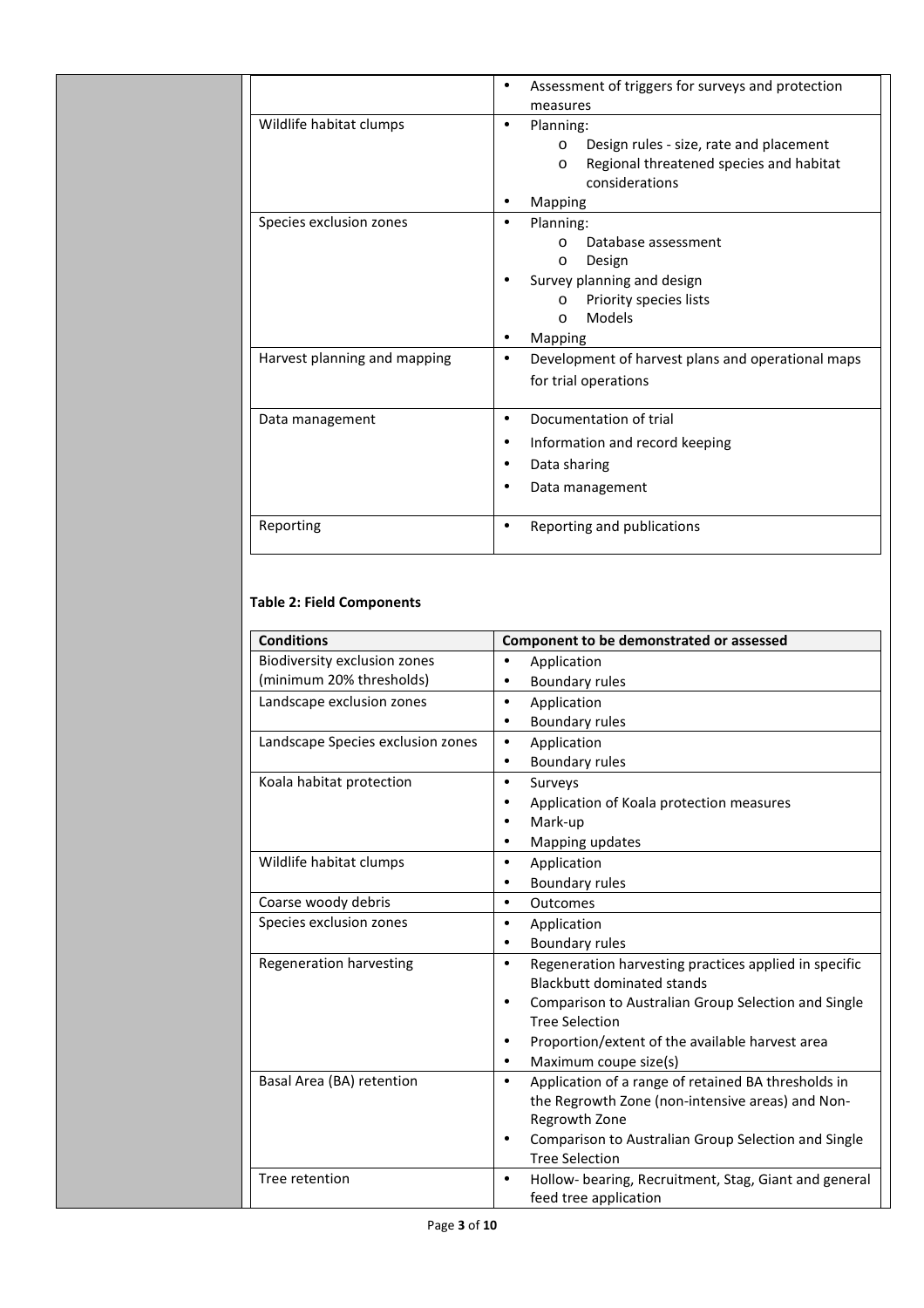|                                                         |                                                                                                                                                                                                        | Retention rates in each zone<br>$\bullet$                                                                                                                                                       |
|---------------------------------------------------------|--------------------------------------------------------------------------------------------------------------------------------------------------------------------------------------------------------|-------------------------------------------------------------------------------------------------------------------------------------------------------------------------------------------------|
|                                                         |                                                                                                                                                                                                        | Selection criteria for each type of retained tree<br>$\bullet$                                                                                                                                  |
|                                                         |                                                                                                                                                                                                        | Identification - including permanent marking<br>٠                                                                                                                                               |
|                                                         | Riparian exclusion zones                                                                                                                                                                               | Protection<br>$\bullet$                                                                                                                                                                         |
|                                                         |                                                                                                                                                                                                        | Riparian exclusion zone application, including width<br>$\bullet$<br>of the zones, mark-up, bankfull and channel head                                                                           |
|                                                         |                                                                                                                                                                                                        | determination                                                                                                                                                                                   |
|                                                         |                                                                                                                                                                                                        | Order classification and managing mid-stream change<br>$\bullet$                                                                                                                                |
|                                                         |                                                                                                                                                                                                        | in class                                                                                                                                                                                        |
|                                                         |                                                                                                                                                                                                        | Boundary rules<br>$\bullet$                                                                                                                                                                     |
|                                                         | Ground protection zones                                                                                                                                                                                | Application<br>$\bullet$                                                                                                                                                                        |
|                                                         |                                                                                                                                                                                                        | Mark-up<br>٠                                                                                                                                                                                    |
|                                                         | Mark-up                                                                                                                                                                                                | Application of GPS only marking<br>$\bullet$                                                                                                                                                    |
|                                                         |                                                                                                                                                                                                        | Operator selection<br>$\bullet$                                                                                                                                                                 |
|                                                         |                                                                                                                                                                                                        | Comparison to field based marking<br>٠                                                                                                                                                          |
|                                                         |                                                                                                                                                                                                        | Data management and recording of markings<br>$\bullet$                                                                                                                                          |
|                                                         | Surveys                                                                                                                                                                                                | Pre-harvest surveys<br>$\bullet$                                                                                                                                                                |
|                                                         |                                                                                                                                                                                                        | Targeted species surveys<br>$\circ$                                                                                                                                                             |
|                                                         |                                                                                                                                                                                                        | Broad area surveys<br>$\circ$                                                                                                                                                                   |
|                                                         |                                                                                                                                                                                                        | Compartment mark-up surveys                                                                                                                                                                     |
|                                                         |                                                                                                                                                                                                        | Reporting and data management                                                                                                                                                                   |
|                                                         |                                                                                                                                                                                                        |                                                                                                                                                                                                 |
|                                                         |                                                                                                                                                                                                        | The document named "IFOA Remake Trial Method" as approved by the EPA (from time to time)<br>sets the scope of the specific conditions, options and settings to be applied as part of the trial. |
| <b>Extent of Project:</b>                               | Desktop Assessment: All coastal IFOA regions<br>Field Assessment: Lower North East IFOA                                                                                                                |                                                                                                                                                                                                 |
| Areas approved for                                      | The field component of the IFOA remake trial only applies to no more than six (6) harvesting                                                                                                           |                                                                                                                                                                                                 |
| field assessment:                                       | operations in State Forest in the Lower North IFOA region. These sites will be distributed over the<br>three harvesting zones. The zones and a short list of available sites is detailed in Appendix A |                                                                                                                                                                                                 |
| <b>Legal Requirements:</b>                              | The conditions of the IFOA non-licence terms, Environment Protection Licence and Threatened                                                                                                            |                                                                                                                                                                                                 |
|                                                         |                                                                                                                                                                                                        | Species Licence that will be modified for the duration of the field trial are detailed in Appendix B.                                                                                           |
|                                                         |                                                                                                                                                                                                        |                                                                                                                                                                                                 |
|                                                         |                                                                                                                                                                                                        | The modified conditions proposed for the Coastal IFOA may only be applied for the duration of the                                                                                               |
|                                                         | field trial or unless earlier terminated by the EPA                                                                                                                                                    |                                                                                                                                                                                                 |
| <b>Related projects:</b>                                | Coastal IFOA Remake                                                                                                                                                                                    |                                                                                                                                                                                                 |
|                                                         |                                                                                                                                                                                                        |                                                                                                                                                                                                 |
|                                                         |                                                                                                                                                                                                        |                                                                                                                                                                                                 |
| <b>Objective/s of the IFOA Remake Trial:</b>            |                                                                                                                                                                                                        |                                                                                                                                                                                                 |
| Objective                                               |                                                                                                                                                                                                        | <b>Success Criteria</b>                                                                                                                                                                         |
| Trial the implementation of a range of multi-scale      |                                                                                                                                                                                                        | Large scale planning of "operations" and a number of demonstration                                                                                                                              |
| landscape conditions                                    |                                                                                                                                                                                                        | compartments harvested under a range of proposed multi-scale                                                                                                                                    |
|                                                         |                                                                                                                                                                                                        | landscape options. Each demonstration site will test a range of different                                                                                                                       |
| Assess each option against:                             |                                                                                                                                                                                                        | settings.<br>A publicly available report that clearly documents and analyses the                                                                                                                |
| the scope and key principles of the IFOA<br>1.          |                                                                                                                                                                                                        | results/outputs of the planning trial and field trial against the key                                                                                                                           |
| remake and                                              |                                                                                                                                                                                                        | principles of the IFOA remake and/or specific hypothesis or questions                                                                                                                           |
| specific hypothesis (or specific questions)<br>2.       |                                                                                                                                                                                                        |                                                                                                                                                                                                 |
| Use the findings of the trial to assist the negotiation |                                                                                                                                                                                                        | Evidenced based conditions incorporated into a draft Coastal IFOA and an                                                                                                                        |
| and finalisation of a draft Coastal IFOA that meets     |                                                                                                                                                                                                        | accompanying report on how the IFOA delivers against the IFOA remake                                                                                                                            |
| the objectives and key principles of the IFOA remake    |                                                                                                                                                                                                        | objectives and key principles.                                                                                                                                                                  |
| Improved ability to demonstrate to stakeholders         |                                                                                                                                                                                                        | Field inspections and discussions with select conservation and industry                                                                                                                         |
| that the remade Coastal IFOA and multi scale            |                                                                                                                                                                                                        | stakeholders would occur with the release of a draft coastal IFOA. The                                                                                                                          |
| landscape provisions deliver against the remake         |                                                                                                                                                                                                        | EPA will continue to inform key industry and conservation stakeholders                                                                                                                          |
|                                                         |                                                                                                                                                                                                        |                                                                                                                                                                                                 |
| objectives.                                             |                                                                                                                                                                                                        | on the progression of the IFOA remake and the conduct of the trial.                                                                                                                             |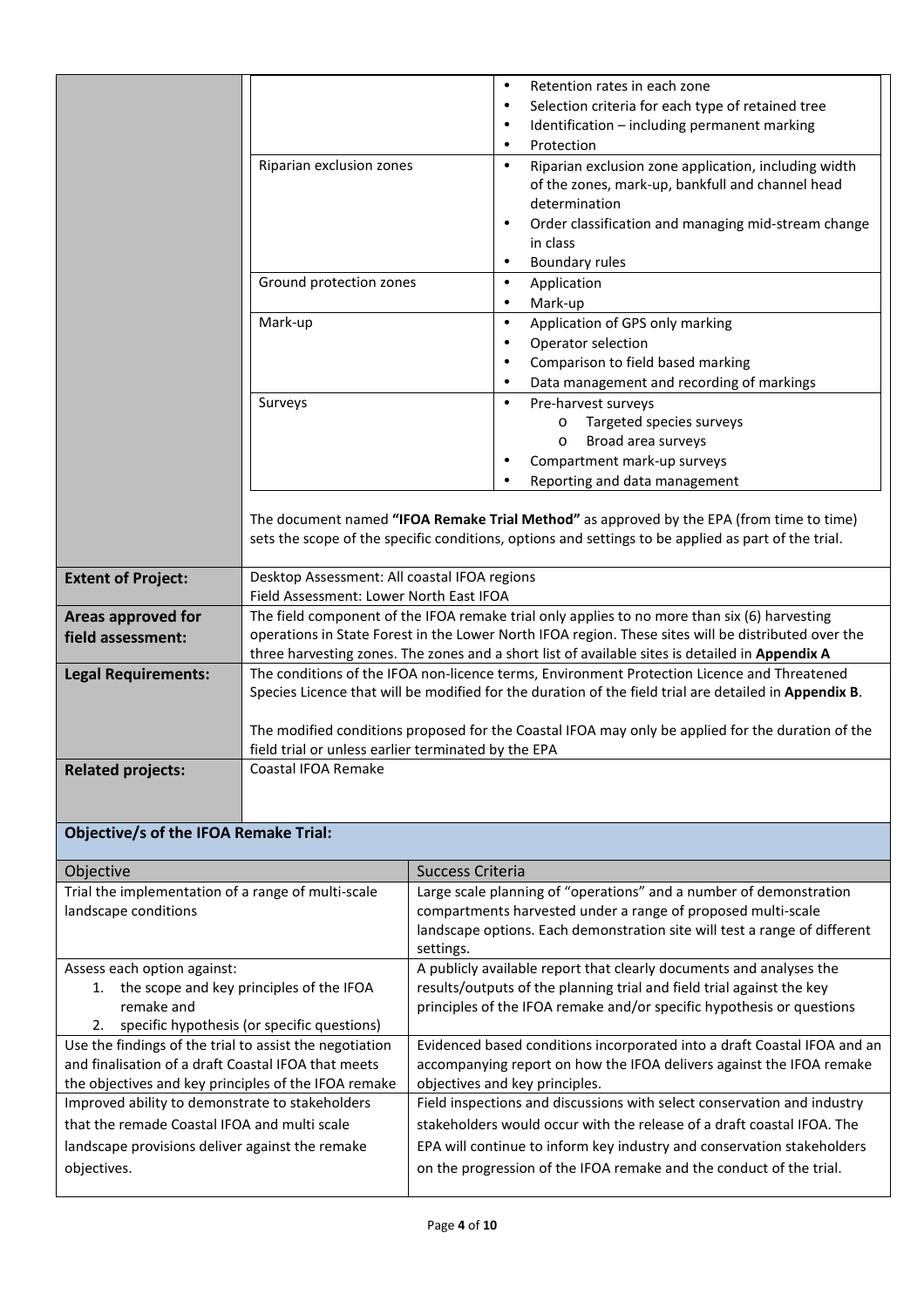| <b>Deliverables of the IFOA Remake Trial:</b>                                                                                                                                                                                                                                                                                                                   |                                                                |                                                                                 |
|-----------------------------------------------------------------------------------------------------------------------------------------------------------------------------------------------------------------------------------------------------------------------------------------------------------------------------------------------------------------|----------------------------------------------------------------|---------------------------------------------------------------------------------|
| Product, services and/or results that the project<br>will deliver                                                                                                                                                                                                                                                                                               | Estimated completion date                                      | <b>Estimated cost</b>                                                           |
| Finalisation of the document "IFOA remake Trial<br>Method " as approved by the Chief Environmental<br>Regulator of the EPA, that clearly describes the<br>following:<br>Method<br>$\overline{a}$<br>Trial sites<br>Timeframes<br>Criteria to be demonstrated and assessed<br>$\overline{a}$<br>Baseline / controls<br>Reporting<br>Resourcing<br>$\overline{a}$ | Early May 2015                                                 | Within existing agencies staffing<br>and operating budgets.                     |
| Expert panel advice on trial design                                                                                                                                                                                                                                                                                                                             | Early May 2015                                                 | EPA - \$5,000 for contracted<br>experts (including review at end<br>of process) |
| IFOA amendments to permit the trial in the Lower<br>North East IFOA region                                                                                                                                                                                                                                                                                      | Early May 2015 (pending MO approval<br>and tabling timeframes) | FCNSW - Standard advertising<br>costs                                           |
| Commencement of planning stage of trial                                                                                                                                                                                                                                                                                                                         | Early May 2015                                                 | Within existing agencies staffing<br>and operating budgets.                     |
| Engagement of suitable contractors (harvesting)                                                                                                                                                                                                                                                                                                                 | Early May 2015                                                 | FCNSW - Standard operating<br>costs                                             |
| Commencement of field stage of trial                                                                                                                                                                                                                                                                                                                            | Late May 2015 (pending IFOA<br>amendments are finalised)       | Within existing agencies staffing<br>and operating budgets.                     |
| Conduct and finalisation of field and planning stages                                                                                                                                                                                                                                                                                                           | August 2015                                                    | Within existing agencies staffing<br>and operating budgets.                     |
| Analysis of results                                                                                                                                                                                                                                                                                                                                             | August 2015                                                    | Within existing agencies staffing<br>and operating budgets.                     |
| Engagement with the expert panel - findings of the<br>trial                                                                                                                                                                                                                                                                                                     | August 2015                                                    | EPA - budgeted with the costs<br>for the design of the trial                    |
| Report preparation and finalisation                                                                                                                                                                                                                                                                                                                             | September 2015                                                 | Within existing agencies staffing<br>and operating budgets.                     |
| Publication of trial on EPA website along with draft<br><b>IFOA</b>                                                                                                                                                                                                                                                                                             | October 2015                                                   | EPA - standard publication<br>costs                                             |
| Stakeholder engagement<br>$\sim$ $\sim$                                                                                                                                                                                                                                                                                                                         | October 2015                                                   | Within existing agencies staffing<br>and operating budgets.                     |

#### **Out of scope:**

- Applying the trial in areas outside of the agreed trial sites
- Comparing trial results to practices outside of the agreed benchmarking of current conditions.
- Trialling conditions or practices that are not specified in the agreed trial, unless all Agencies have permitted such activities (in writing)
- Trialling conditions or practices within areas of known or expected threatened species, populations and ecological communities as listed under Part 7A of the Fisheries Management Act 1994
- Logging or roading on steep slopes (Steep Slopes Trial)
- Negotiation of the draft remade IFOA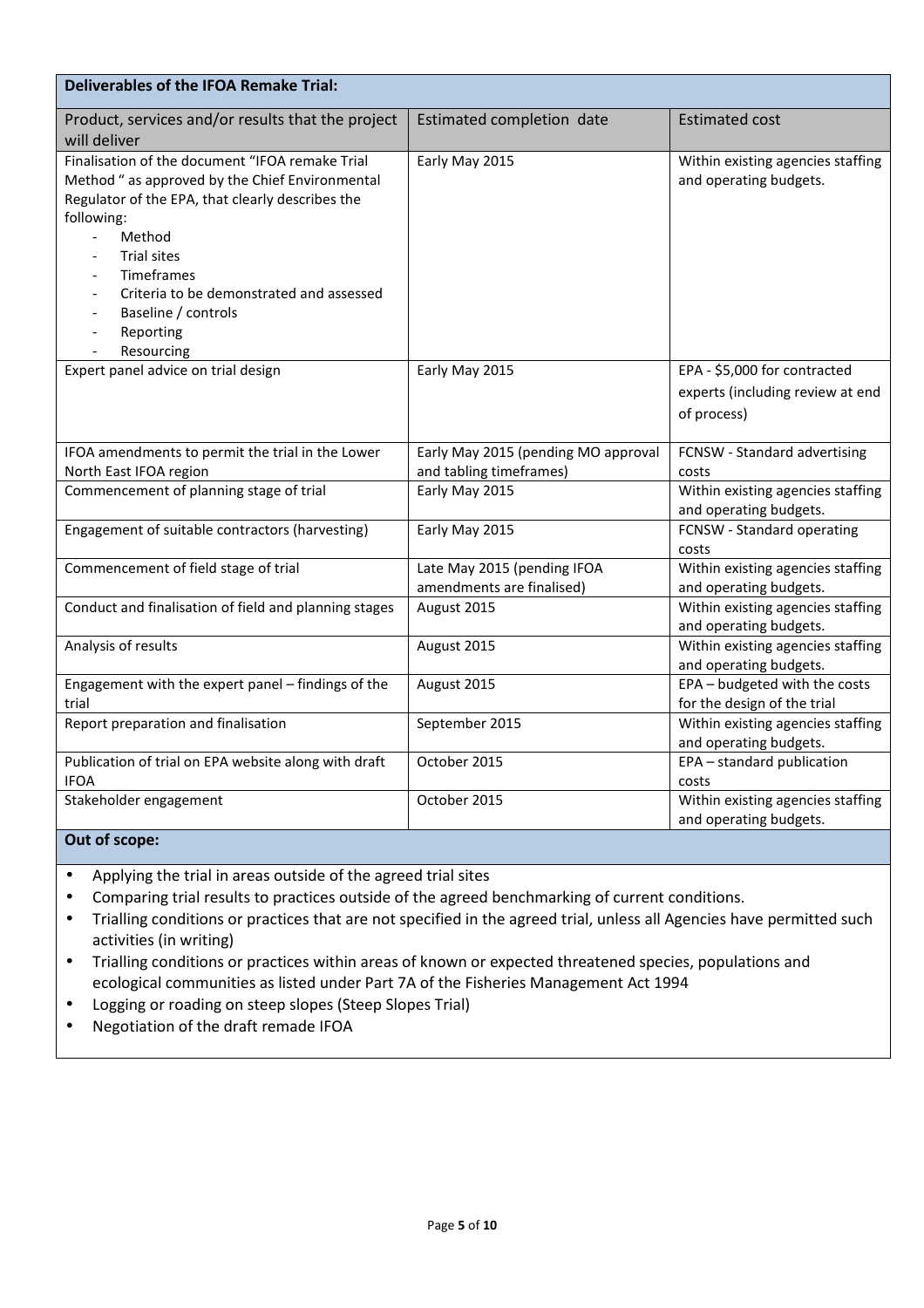#### **Assumptions:**

- Trial will only be a demonstration of proposed options for multi-scale threatened species protection, not a scientific study
- Available example areas to conduct the field trial are representative of the state forest estate
- There are sufficient areas available to provide suitable evidence to inform the outcomes of the trial
- Funding for the trial will be covered by each agency using standard operating budgets
- IFOA amendments to permit the trial are progressed and in place
- All areas outside of those specified in the agreed trial must continue to be harvested in accordance with existing IFOA requirements
- Timber harvested during the trial forms part of existing volume caps under the IFOA and is not additional
- FCNSW will contact suitable harvesting operators to undertake the harvesting in accordance with the agreed trial
- The findings of the trial will be written into a report that will be made publicly available with the release of a draft Coastal IFOA.

#### **Constraints:**

- Timeframes need to finalise the trial by mid to late August 2015 to allow for further refinements that may be required to the proposed conditions
- Resourcing needs to be conducted within current agencies operating budgets (ie not additional funding available)
- Scope and objectives of the IFOA remake
- Available contractors and operational areas (ie 2014/2015 Order of Works)
- Existing landscape any proposed conditions to be tested need to consider harvesting to date)

| <b>Stakeholders:</b>                          |                                                                                                                                                                                                                                                                                                                                                                                                                                                                                   |
|-----------------------------------------------|-----------------------------------------------------------------------------------------------------------------------------------------------------------------------------------------------------------------------------------------------------------------------------------------------------------------------------------------------------------------------------------------------------------------------------------------------------------------------------------|
| Stakeholder                                   | Background and interest in the project                                                                                                                                                                                                                                                                                                                                                                                                                                            |
| <b>Ministers</b>                              | The Minister for the Environment and the Minister for Primary Industries have joint signoff<br>on the Coastal IFOA. Both Ministers have an interest in ensuring that the Coastal IFOA meets<br>the objectives and scope of the remake - including no change to wood supply, and no<br>erosion of environmental values.<br>The information collected during the trial will be useful in demonstrating to both Ministers<br>that the Coastal IFOA delivers its intended objectives. |
| Key conservation groups and<br>general public | Interest in ensuring that the IFOA remake maintains or improves environmental values.                                                                                                                                                                                                                                                                                                                                                                                             |
| Key industry groups and general<br>public     | Interest in ensuring that the IFOA remake maintains wood supply volumes and maintains a<br>sustainable timber industry.                                                                                                                                                                                                                                                                                                                                                           |
| <b>Preliminary constraints:</b>               |                                                                                                                                                                                                                                                                                                                                                                                                                                                                                   |
| Estimated project duration:                   | Total of $4 - 5$ Months (by End of August 2015) – field component to be no longer than a<br>three month period                                                                                                                                                                                                                                                                                                                                                                    |
| Estimated project cost:                       | <b>TRD</b>                                                                                                                                                                                                                                                                                                                                                                                                                                                                        |
| <b>EPA Approval:</b>                          |                                                                                                                                                                                                                                                                                                                                                                                                                                                                                   |
| Name:                                         | Mark Gifford                                                                                                                                                                                                                                                                                                                                                                                                                                                                      |
| Position:                                     | Chief Regulator - Environment Protection Authority                                                                                                                                                                                                                                                                                                                                                                                                                                |
| Signature:                                    | Mark &                                                                                                                                                                                                                                                                                                                                                                                                                                                                            |
| Date:                                         | 14/05/2015                                                                                                                                                                                                                                                                                                                                                                                                                                                                        |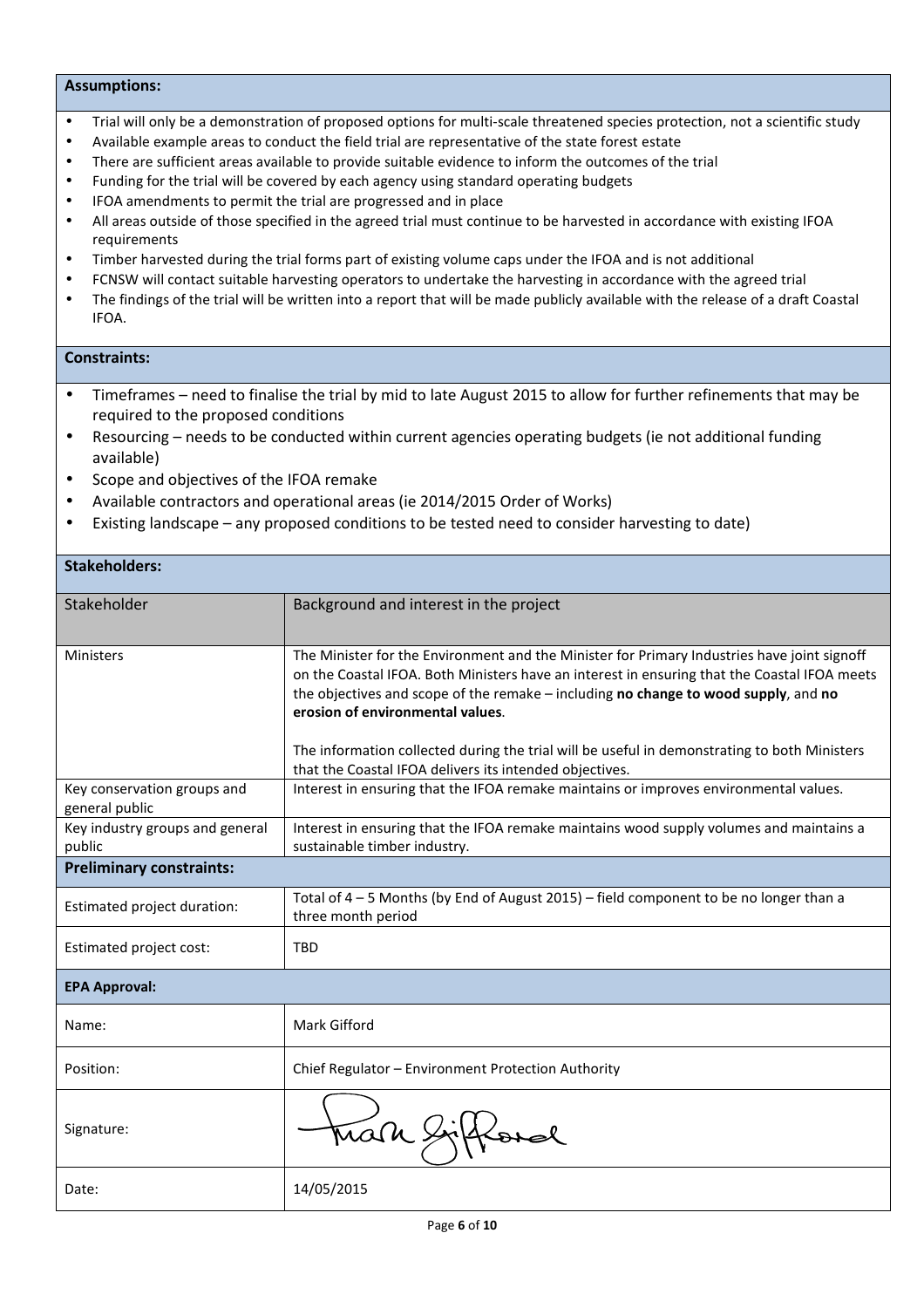### **Appendix A – Shortlist of State Forest Compartments Available to Conduct the Trial**

The trial must only apply to no more than six compartments in the Lower North East IFOA region. Trial will occur across three separate having treatment zones.

"Compartments" for the purpose of the trial has the same meaning as that defined in the Threatened Species Licence, Environment Protection Licence and the terms of the IFOA.

To allow for flexibility due to wet weather, contractor selection, or timing of the field trial - the six trial sites may be selected from any of the following State Forest compartments:

- 1. Ingalba State Forest ; Compartments 35, 36, 37, 38, 39
- 2. Queens Lake State Forest; Compartment 10
- 3. Mount Boss State Forest; Compartments 62, 184, 185, 186, 193, 205, 206
- 4. Bulga State Forest, 11, 16, 17, 20, 21, 25, 26, 27, 158, 159
- 5. Lansdowne State Forest; Compartments 193, 194, 195, 199, 200, 201, 202
- 6. Kiwarrik State Forest; Compartments 17, 18, 19, 20
- 7. Bulahdelah State Forest; Compartments 129, 130, 131, 132, 140, 141, 143
- 8. Burrawan State Forest; Compartments 21, 22, 23
- 9. Styx River State Forest; Compartments 512, 515, 516, 523, 524, 525, 526, 527
- 10. Chichester State Forest; Compartment 22
- 11. Riamukka State Forest; Compartments 95, 98, 99, 155, 156, 157, 341
- 12. Middle Brother State Forest; Compartment 232
- 13. Bulls Ground State Forest; Compartments 54, 58, 60, 61, 62

Note: "Compartments" for the purpose of the trial has the same meaning as that defined in the Threatened Species Licence, Environment Protection Licence and the terms of the IFOA.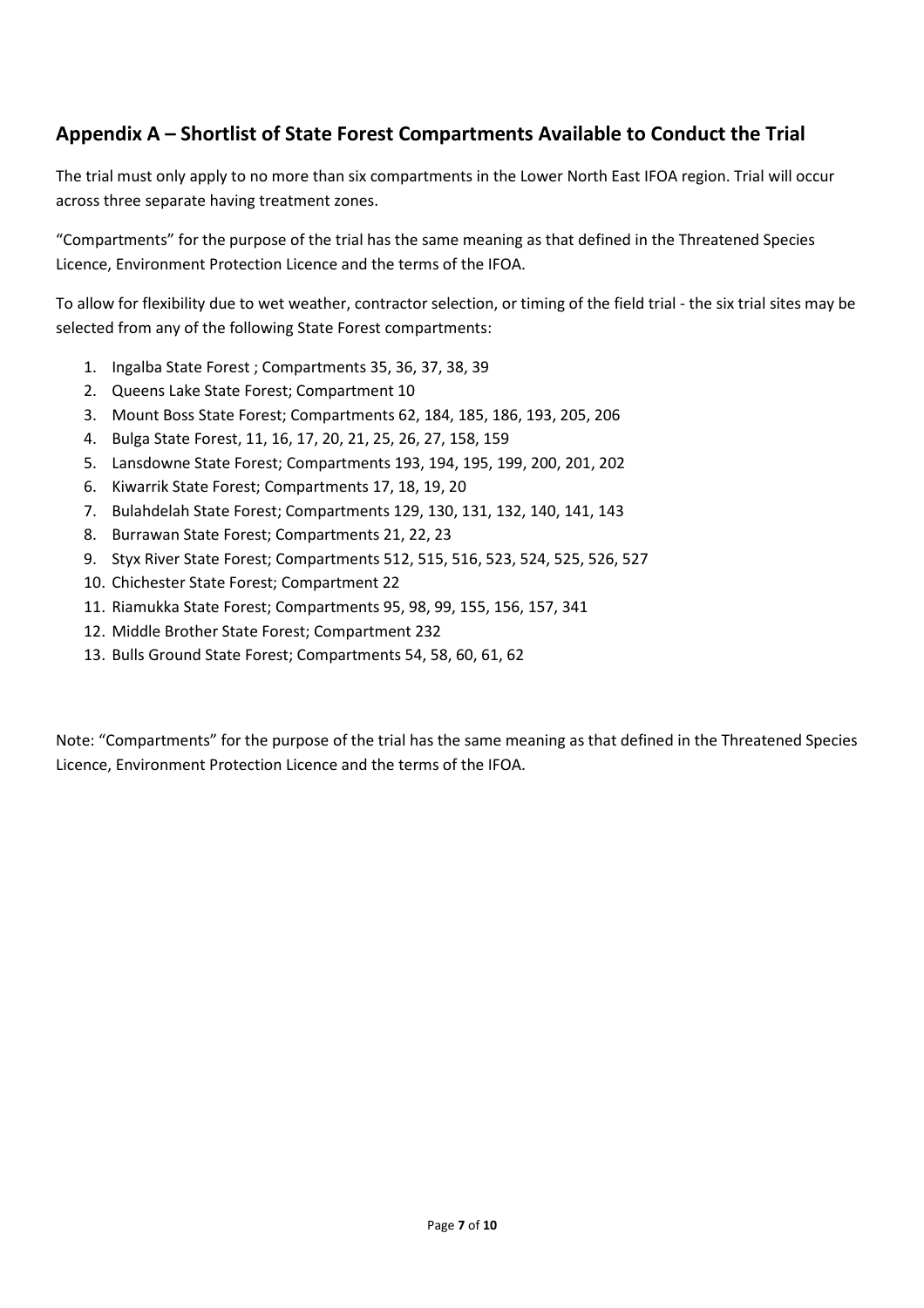## **Appendix B - IFOA conditions that will be modified for the purpose of the field trial**

The document named **"IFOA Remake Trial Method"** as approved by the Chief Environmental Regulator of the EPA (current from time to time) will provide the scope of the specific conditions, options and settings to be applied as part of the trial, including the field component. The field trial must not commence until this document has been prepared and approved by the Chief Environmental Regulator of the EPA.

| IFUA CIAUSE                           | <u>ivieasule</u>                       | ווטוווועטווונאנוטווואס                                                                                                                                                                                                                                                                                             |
|---------------------------------------|----------------------------------------|--------------------------------------------------------------------------------------------------------------------------------------------------------------------------------------------------------------------------------------------------------------------------------------------------------------------|
| <b>Non-Licence Terms</b>              |                                        |                                                                                                                                                                                                                                                                                                                    |
| Clause $5(3)$                         | Silvicultural practices                | The Government has committed to remove current specifications of<br>allowable silvicultural practices.                                                                                                                                                                                                             |
|                                       |                                        | The trial will instead assess new measures that have been designed to<br>place limits on the conduct of timber operations in time and space.                                                                                                                                                                       |
| <b>Environment Protection Licence</b> |                                        |                                                                                                                                                                                                                                                                                                                    |
| Schedule 4-                           | Protection of                          | The Government is proposing to adopt new LiDAR technology to develop                                                                                                                                                                                                                                               |
| Conditions 6 to 23<br>(inclusive)     | <b>Drainage Features</b>               | a more accurate stream network. The technology has proven to be more<br>accurate and efficient at locating and classifying streams.                                                                                                                                                                                |
|                                       |                                        | The trial will implement a new identification, classification and<br>protection conditions of drainage networks established under this new<br>technology. This includes the incorporation of previously unmapped<br>streams into the drainage network.                                                             |
| <b>Threatened Species Licence</b>     |                                        |                                                                                                                                                                                                                                                                                                                    |
| Clause 5.2                            | <b>Compartment Mark-</b><br>up Surveys | The Government is proposing to streamline surveys and move toward<br>landscape based protection for threatened species and communities<br>where possible.                                                                                                                                                          |
|                                       |                                        | The trial will apply a range of new measures designed to provide greater<br>landscape protection for species, regardless of their identified presence<br>in a specific area. The trial will also apply improved surveys for specific<br>habitat and species that sill still require a more targeted survey effort. |
| Clause 5.2.2                          | Koala Mark-up<br>Surveys               | The Government is proposing to improve the efficiency, transparency<br>and suitability of the current koala mark-up surveys and move toward a<br>landscape based habitat protection for koala.                                                                                                                     |
|                                       |                                        | The trial will apply a range of new measures designed to provide<br>improved landscape protection based on habitat type, quality and<br>suitability for koala.                                                                                                                                                     |
| Clause 5.3                            | <b>High Conservation</b>               | The will be no change to the location and extent of the current High                                                                                                                                                                                                                                               |
|                                       | Old Growth Forest                      | Conservation Old Growth Forest protection network.<br>The trial will apply a range of new measures designed to simplify and                                                                                                                                                                                        |
|                                       |                                        | improve the clarity around activities permitted near the boundary of<br>these important landscape areas.                                                                                                                                                                                                           |
| Clause 5.4                            | Rainforest                             | The will be no change to the location and extent of the Rainforest<br>protection network.                                                                                                                                                                                                                          |
|                                       |                                        | The trial will apply a range of new measures designed to simplify and<br>improve the clarity around activities permitted near the boundary of<br>these important landscape areas.                                                                                                                                  |
| Clause 5.6                            | <b>Tree Retention</b>                  | The Government is proposing enhancements to the tree retention<br>requirements as part of the multi-scale protection approach. This<br>includes improving the minimum retention rates across the landscape,                                                                                                        |

The following conditions will be modified to varying extents in the conduct of the field trial:

**IFOA Clause Measure Reason for modification**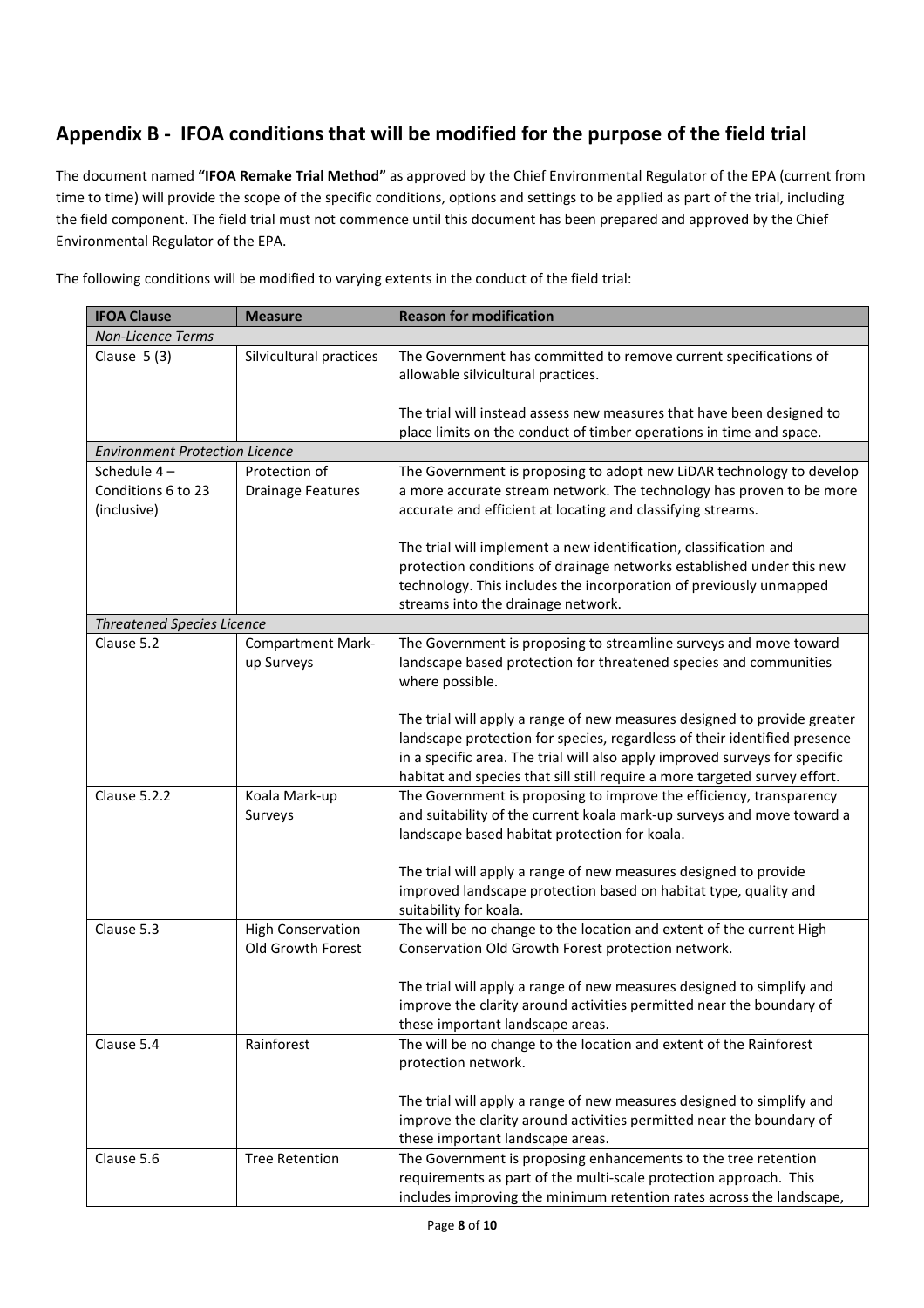|             |                                          | specifying permanency for trees retained and simplifying the criteria for<br>identifying these features.                                                                                                                                                                                                                                                    |
|-------------|------------------------------------------|-------------------------------------------------------------------------------------------------------------------------------------------------------------------------------------------------------------------------------------------------------------------------------------------------------------------------------------------------------------|
|             |                                          | The trial will apply a range of these new measures to ensure they deliver<br>greater landscape protection for species. The trail will assess the<br>application of hollow bearing and recruitment trees, feed trees and giant<br>tree provisions.                                                                                                           |
| Clause 5.7  | Riparian Habitat<br>Protection           | The Government is proposing to adopt new LiDAR technology to develop<br>a more accurate stream network. The technology has proven to be more<br>accurate and efficient at locating and classifying streams.                                                                                                                                                 |
|             |                                          | The trial will implement a new identification, classification and<br>protection conditions of drainage networks established under this new<br>technology. This includes the incorporation of previously unmapped<br>streams into the drainage network.                                                                                                      |
| Clause 5.8  | Ridge and Headwater                      | The will be no significant change to the location and extent of the Ridge                                                                                                                                                                                                                                                                                   |
|             | Habitat                                  | and Headwater protection network. However minor refinements will be<br>made to align the network with the actual ground location of the<br>corresponding stream network.                                                                                                                                                                                    |
|             |                                          | The trial will also apply a range of new measures designed to improve<br>the clarity around activities permitted near the boundary of these<br>important landscape areas.                                                                                                                                                                                   |
| Clause 5.9  | Wetlands                                 | The will be no significant change to the current requirements for the<br>identification and protection of wetlands.                                                                                                                                                                                                                                         |
|             |                                          | The trial will apply a range of new measures designed to simplify and<br>improve the clarity around activities permitted near the boundary of<br>these important landscape areas. It will also test new requirements for<br>the mapping of these features.                                                                                                  |
| Clause 5.10 | <b>Heath and Scrub</b>                   | The will be no significant change to the current requirements for the<br>identification and protection of Heath and Scrub.                                                                                                                                                                                                                                  |
|             |                                          | The trial will apply a range of new measures designed to simplify and<br>improve the clarity around activities permitted near the boundary of<br>these important landscape areas. It will also test new requirements for<br>the mapping of these features.                                                                                                  |
| Clause 5.11 | <b>Rocky Outcrops</b>                    | The Government has committed to improving the clarity around the<br>identification and protection of rocky outcrops.                                                                                                                                                                                                                                        |
|             |                                          | The trial will apply a range of protection measures designed to simplify<br>and improve the identification of these features. It will also apply new<br>rules that are intended to improve clarity on activities permitted near<br>the boundary of these important landscape areas It will also test new<br>requirements for the mapping of these features. |
| Clause 5.13 | <b>Bird Nest and Roost</b><br>Protection | The will be no significant changes to the Bird Nest and Roost protection<br>conditions. Minor modifications designed to simplify and standardise<br>the current requirements will be trialled.                                                                                                                                                              |
|             |                                          | The trial will also apply a range of protection measures to improve the<br>clarity on activities permitted near the boundary of these features.                                                                                                                                                                                                             |
| Clause 5.14 | <b>Bat Roost Protection</b>              | The will be no significant changes to the Bat Roost identification and<br>protection requirements. Minor modifications designed to simplify and<br>standardise the current requirements will be trialled.                                                                                                                                                   |
|             |                                          | The trial will also apply a range of protection measures to improve the<br>clarity on activities permitted near the boundary of these features.                                                                                                                                                                                                             |
| Clause 5.17 | <b>Ground Habitat</b>                    | The protection of ground habitat will be included into new landscape                                                                                                                                                                                                                                                                                        |
|             | Protection                               | protections at the site, stand and landscape scales.                                                                                                                                                                                                                                                                                                        |